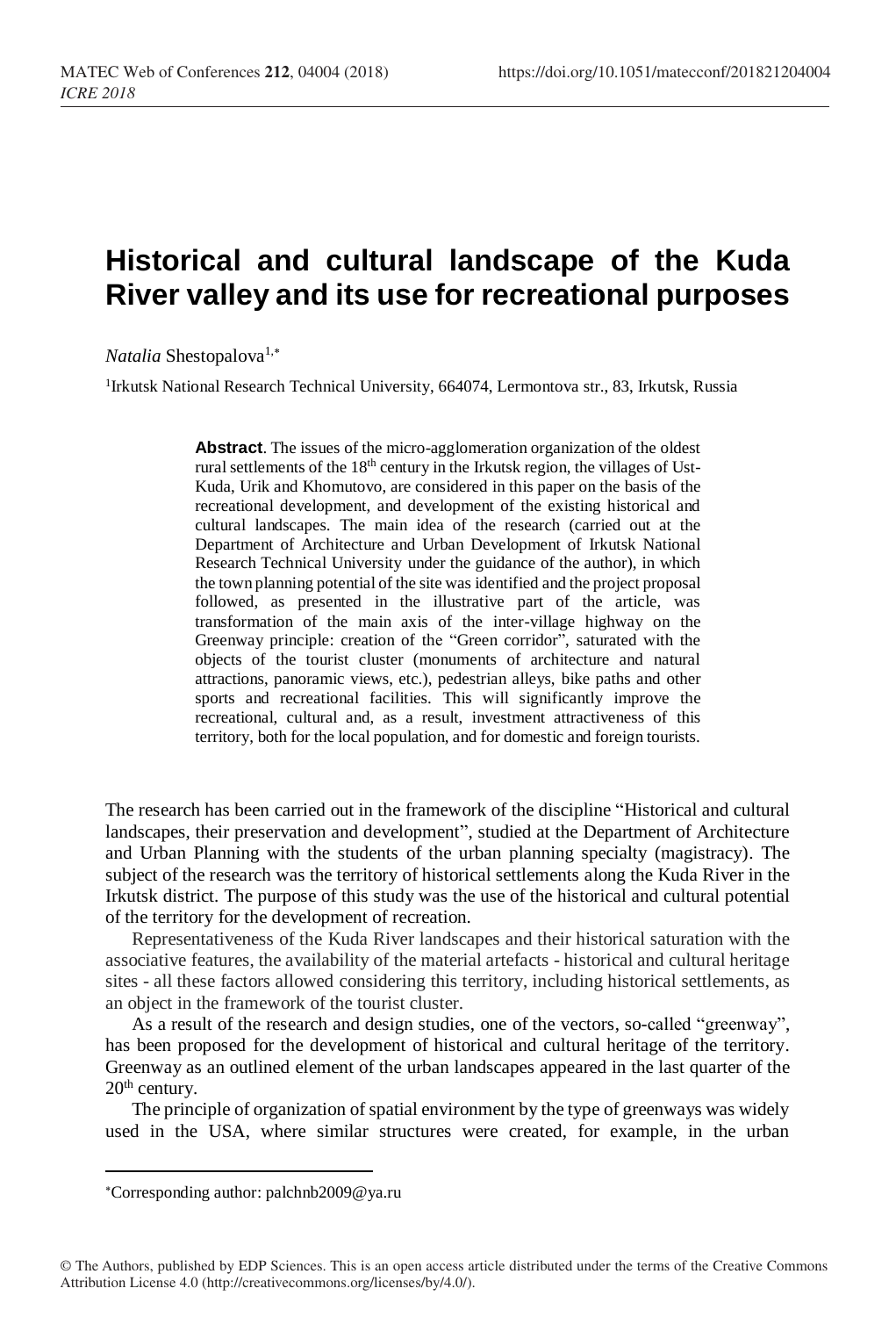agglomeration of Raleigh Chapel Hill in early 1970s. Philosophical ideas that underline the purpose and organization of the greenways date back to the second half of the 19<sup>th</sup> century, to Frederick Lowe Olmsted, the founder of modern landscape architecture of America.

Today, the strategy of using greenway is considered by the international community as one of the directions of territorial development with specific recreational resources. In our case, it is considered in connection with the use of valuable historical and cultural landscapes in accordance with the axiological approach (axiology studies problems related to the nature of values, their place in reality and the structure of the value world, that is, links between different values, and their connection with social and cultural factors and personal perception). [11]

An important aspect of the greenway is its environmental significance. In 2008, the architect A.A. Lyapin was the first one who raised the issue of creating a tourist-health trailgreenway in the Angara region [9, c.59]. Expanding the features of the greenways, A.A. Lyapin notes: "The fundamental difference between a greenway and a simple bike path is more attention to the natural basis of the route. Greenway is not only a path, but also a strip of greening along it, the task of which is to be the basis of aesthetic enjoyment of nature for people during the journey, to be a refuge for animals and birds, and to purify and refresh the air in the cities" [10, p.103]. In case the greenway path is created near, or along the river, the river can become an integral element of it. Walking trails on the land can be supplemented with water routes for kayaks, fishing or rafting. Then the hiking and health trail is complemented by facilities related to water sports - ramps for launching boats, access roads by the water, and berths.

In a broader view of greenway, it should be considered how green routes can be saturated with additional functions, included into the recreation, attracting visitors to the natural and cultural heritage, passing along natural ecological corridors, rivers, historical trade routes, old railways, and historical settlements.

Such routes can be of various lengths, like beads planting tourist attractions on the main communication axis.

Such a form of tourism and recreation is favorable for the environment, promoting a healthy lifestyle and non-motorized forms of movement: cycling, hiking, horseback riding, water tourism, etc.

At the same time, opportunities are being created to improve living standards and the state of the environment, revitalize local economy, promote regional products and develop entrepreneurship among rural people, and also preserve unique natural, landscape and cultural values.

**Kuda** is the river with the length of 226 km, the right tributary of the Angara River, flowing twenty kilometers from Irkutsk downstream. In the  $18<sup>th</sup> - 19<sup>th</sup>$  centuries, in the valley of this river, a system of peasant settlements was formed, consisting of large and small villages. The villages of Khomutovo, Urik and Ust-Kuda occupy the major place in this valley. Urik, founded in 1673, is the oldest of the peasant settlements in the Irkutsk region that survived so far. In the villages of Urik and Ust-Kuda, large stone churches, and a large number of traditional Siberian peasant houses, whose inhabitants currently conduct subsistence farming, preserved to nowadays. Historical buildings were examined, and some of them were placed under the state protection as monuments of architecture. These two villages on the Kuda River, Urik and Ust-Kuda, are monuments of peasant town planning culture, which are of national importance. Historically, these villages were used as a place of mass settlements of exiles, who came here by families and, having served sentences, stayed in Siberia forever, having attributed themselves to the peasant class. Especially many settlers appeared here after the Polish uprising of 1830-1831, in 1863, and after the revolution of 1905.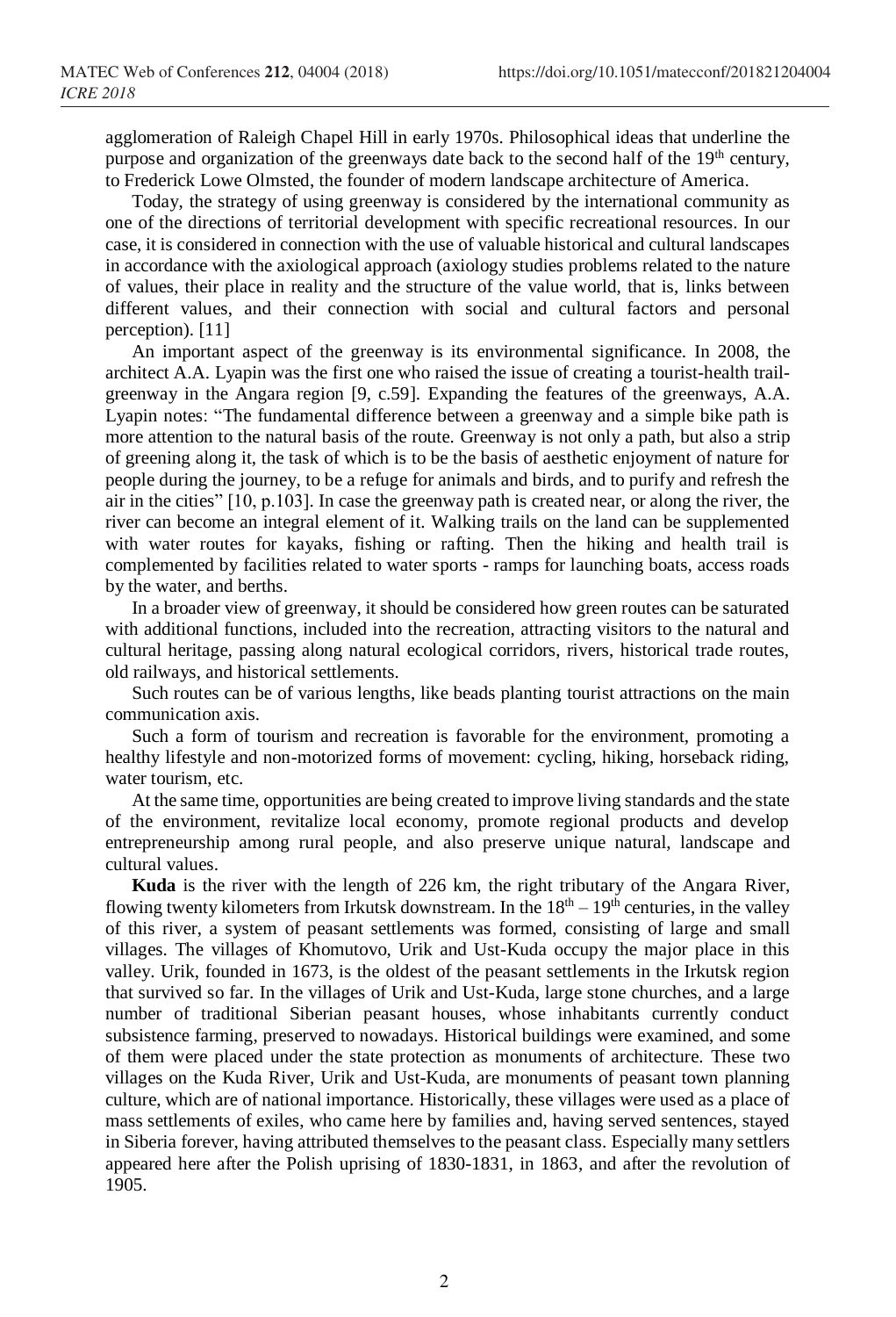Careful and profound study of the architectural and historical heritage of the villages in the valley of the Kuda River began in 1980s. Scientific research was carried out by the Regional Research Laboratory of the Architectural Heritage (RNILAN), on the basis of the Department of History of Architecture and Design of the Irkutsk National Research Technical University (at that time – Irkutsk Polytechnic Institute) under the guidance of the architect and art historian Valery Shcherbin. The task of this laboratory was to inventory and study the architectural heritage of the Eastern Siberia. [8]

**The village of Urik** is one of the oldest villages in the southern Angara region, overstepping the boundary of its 330-year existence. It arose shortly after the founding of the Irkutsk Ostrog as a settlement of the plowing peasants. The first mention of it refers to the year 1673, when land was given to the "new-sent" people for the first time [1]. Since the first years of its foundation, Urik has been the center of agriculture of the Irkutsk district.

Usual Siberian village, it has forever entered the history of Russia as a place of settlement of the most prominent representatives of Decembrism. Here, in 1836, after hard labor in the Petrovskii casemate, were settled M.S. Lunin, S.G. Volkonsky with his family, brothers N.M. and A.M. Muravyov, F.B. Wolf. Later N.A. Panov joined them. [3]

In Urik, there is a Church of the Savior of the Holy Image 1775-1779 (1796?) [6]. In its architectural appearance, it is very close to the Kharlampiev Church (Figure 1), built in Irkutsk around the same time. The activities of the Decembrists in exile were closely connected with the fate of this temple, in the fence of which is the grave of the Decembrist Nikita Muravyov, one of the leaders of the Northern Society and the author of the draft constitution. The community of believers was registered in the mid-2000s, and the church is currently being restored.

Baroque motifs with receptions and forms of ancient Russian architecture give this temple a specific uniqueness.

In general, the flat nature of the picturesque terrain favorably distinguishes the church as a significant harmonious dominant, which designated the spatial center of the settlement and is organically inscribed in the landscape environment.

**The village of Ust-Kuda** is the oldest settlement, mentioned already in the 1660s as a "hub of servicemen" [2], called "Kazachiia Sloboda". It is located on the right bank of the Angara River. In 1679, a settlement Kudinskaia appeared on the banks of the Kuda River. "The place was chosen comfortable and rare in beauty. People willingly began to settle here" [2], and already in 1672 there were 12 households of peasants in Kudinskaia (Krasnaia Sloboda).

In the history of Russia, the village of Ust-Kuda is known for the fact that at about the same time, the participants of the Polish uprising of 1830-1831 Julian Sabinsky and Gaevsky, exiled to Siberia, and the Decembrists who arrived at the settlement, A.V. and I.V. Poggio brothers, P.A. Mukhanov and A.N. Sutgof lived there. The Volkonskys and the Trubetskoys also visited this place with their families [3].

The Church of the Kazan Icon of the Virgin (1803-1807) [6] was built in the unique original plexus of two stylistic trends - the provincially conservative Baroque, and Classicism that only started spreading along the Irkutsk uyezds (Figure 2). At the Soviet epoch, it was abandoned, destroyed, susceptible to fire, and restored in its former look after 2003.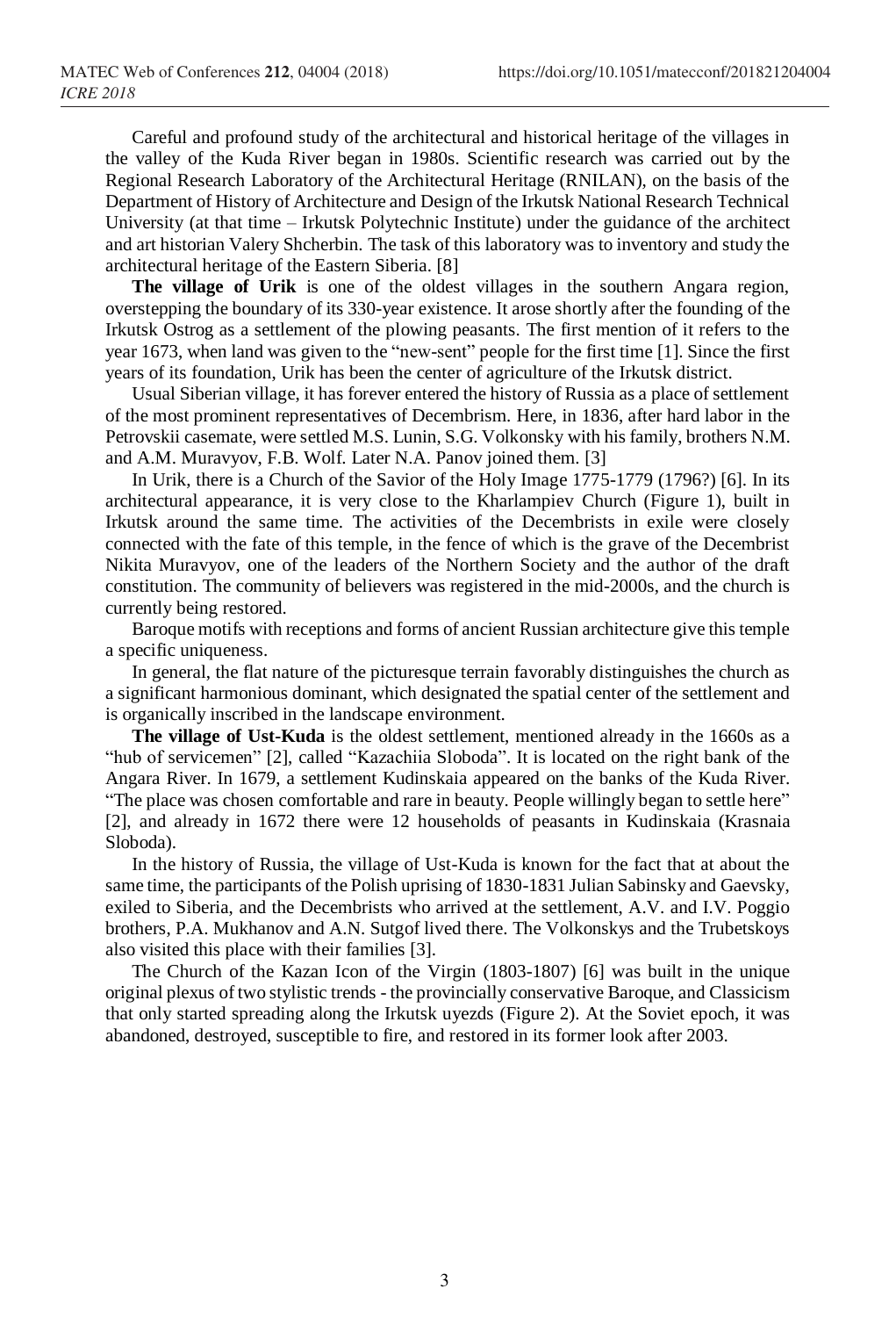

**Fig. 1.** Village of Urik, the Church of the Savior of the Holy Image.



**Fig. 2.** Village of Ust-Kuda, the Church of the Kazan Icon of the Virgin.

The main idea of the study, undertaken under the guidance of N.V. Shestopalova at the Department of Architecture and Urban Planning, and of the project developed on its basis, is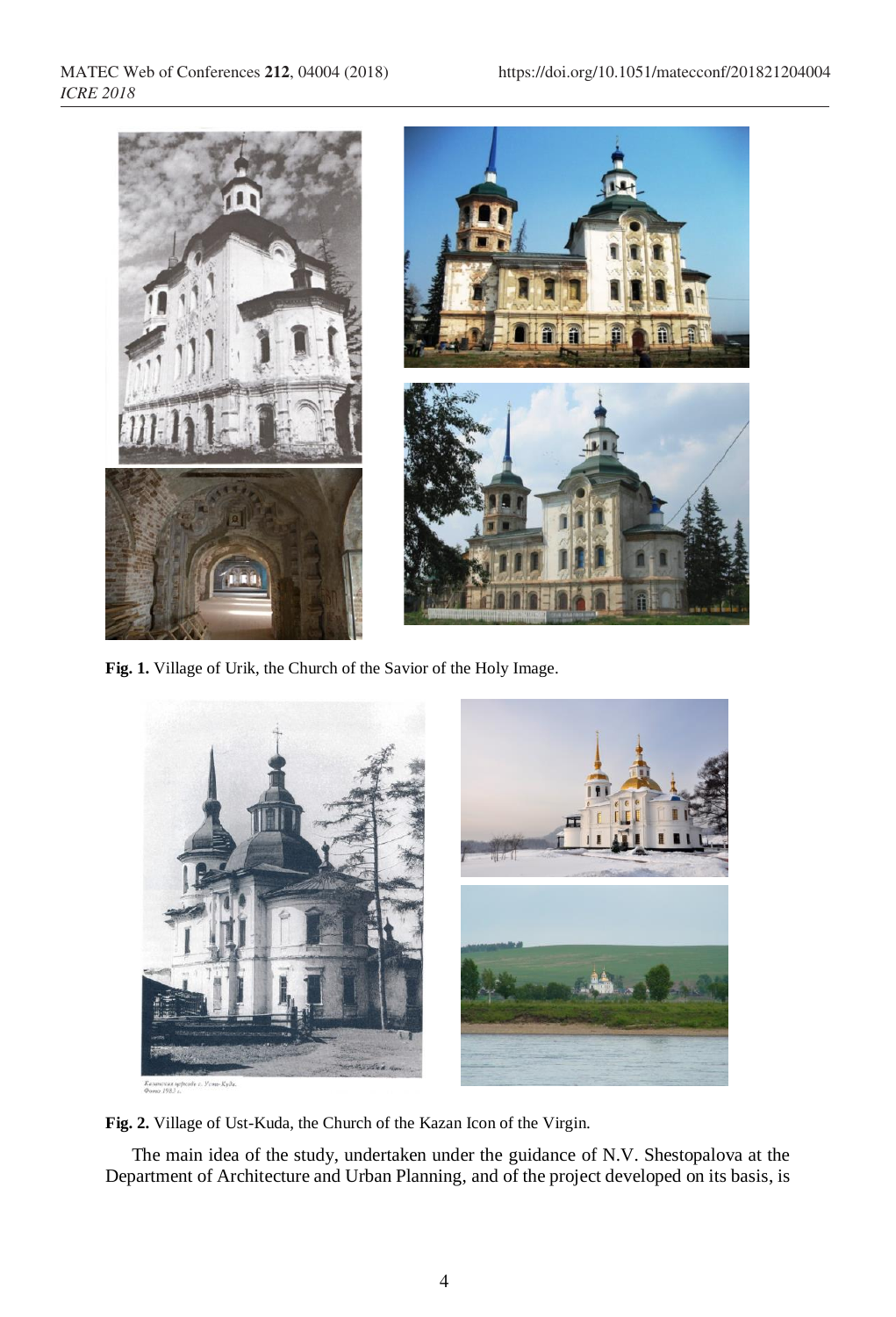the following: taking into account the unique historical and cultural potential of the territory and the peculiar location of spatial formations, as well as historically stable inter-settlement transport and pedestrian links, to use these factors in the recreational development of the territory. Health and educational tourism is seen as the main type of the proposed environmental use of this territory. As additional types of the outdoor activities, the citizens and local residents are offered cycling, walking with sticks, jogging and long walks. The youth can be interested in skating, roller skating, and rock climbing. In addition (in development) to these functions, it is possible to offer enthusiastic thematic excursions with the introduction (organization) of the thematic "loops".

Analogically with the already available experience, eco-museums, which are always based on the idea of drawing attention to a place, are to become focal points of the "loops". Nature, culture and history are studied "on the spot", and the main activities take place with the involvement of the local population through stories, documents, attractions, monuments, etc. The museum exhibits can be picturesque landscapes, unusual plants and animals, villages, houses built in the traditional style, old mansions and estates, elements of a homestead farm, churches and roadside chapels.

In the system of value categories of UNESCO, the landscapes along the Kuda River can be attributed to the agricultural ones in terms of their historical function and to the peasant landscapes by the type of culture. By the degree of cultural transformation, they refer to associative, with the fragments of the evolved and man-made ones. The few remaining foci of traditional folk culture (crafts, handicrafts, and oral folk art) are considered as a part of the naturally formed rural evolved landscapes.

In this context, one can add the following to valuable recreational resources in the study area:

- The natural component of the cultural landscapes: the natural environment, mastered (structured) according to the principles of the Russian peasant landscape as rural community settlements on the basis of subsidiary trades.

- The social component of the cultural landscape is presented by the peasant landscapes with unique (characteristic) spatial organization of the Siberian settlements on the principle of the rural community

- Historical component: historical facts related to outstanding personalities and their activities, reflecting significant milestones of historical development of our state.

Memorial component: the continuing phenomenon of the "memory of the place" manifested in the semantic saturation of the cultural landscape with historical associations connected with historical personalities and events; legends, historical facts recorded by the contemporaries; memorable signs.

In 2015, the student architects Maria Kobylina, Ekaterina Matel, Viktoria Ryabtseva and Pavel Yashchenko, who worked under the guidance of the Associate Professor of the Department of Architectural Design A.A. Lyapin, offered the residents of the Irkutsk region, the Russian and foreign tourists, their vision of solving the issue of developing modern recreational infrastructure. The "Green Trail" tourist health and educational enlightening greenway project was developed on the basis of the Institute of Architecture and Construction of Irkutsk National Research Technical University.

The main theme of the project dealt with the creation of a tourist-health greenway trail in the valley of the river. This type of planning recreational infrastructure is new for the Russian urban planning practice, and the development of such a project in the University has an innovative nature.

The "Green trail" is the greenway that is laid along the Kuda River, more than 25 kilometers long, from the village of Khomutovo and to the mouth of the Kuda River at the confluence of it into the Angara River. The route of the trail is laid by the already mentioned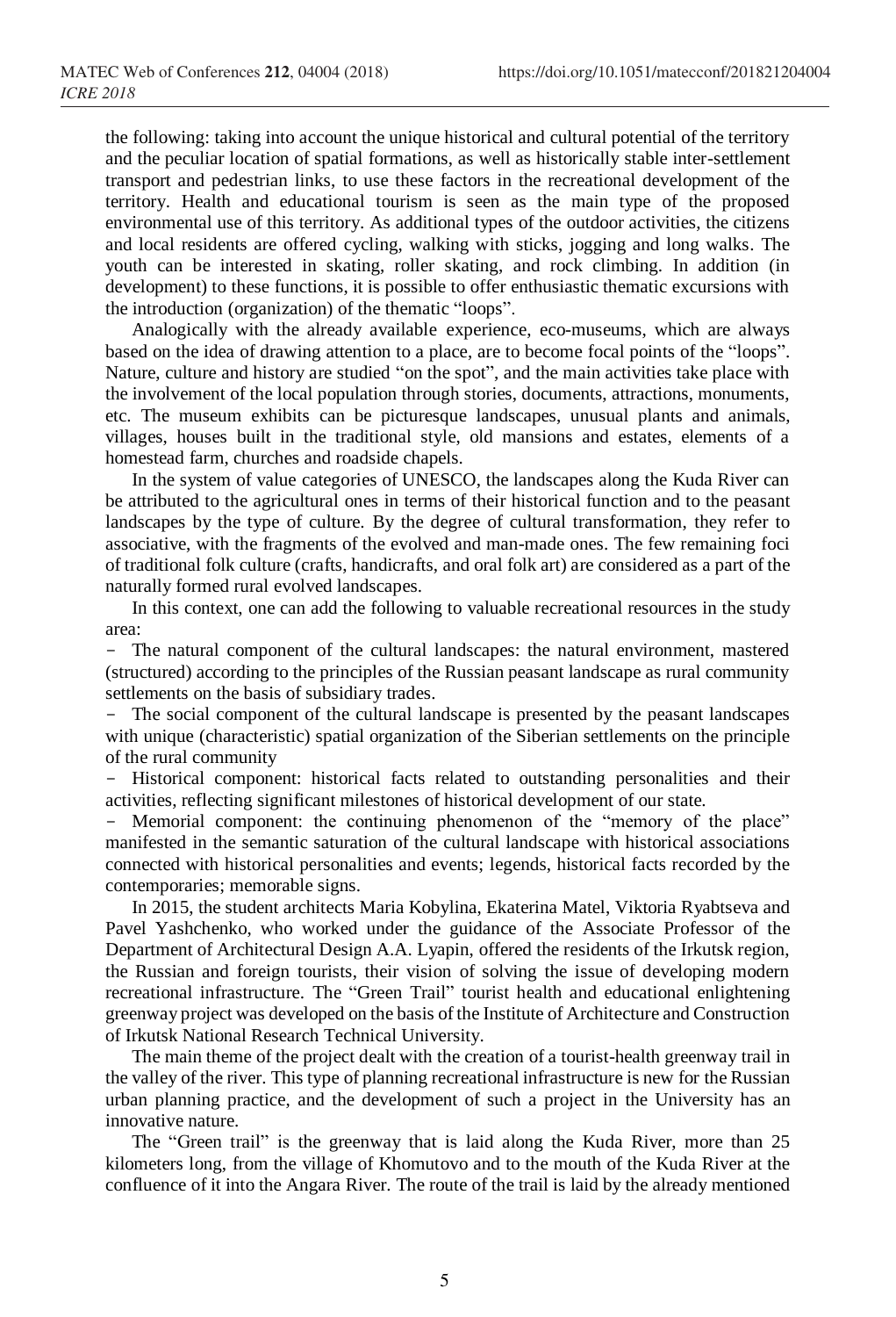villages Urik and Ust-Kuda. The location of villages and respective location of the greenway trail are very successful in terms of transport accessibility. The village of Khomutovo is located near the Kachug tract, and the village of Urik stands on the Aleksandrovskii tract, 12 kilometers far from the village of Khomutovo. This part will be the first half of the greenway trail. The second half of the path will pass from the village of Urik to the mouth of the Kuda River on the Angara River, past the village of Ust-Kuda. Such distances are very convenient for organizing a one-day health-improving route for the residents of Irkutsk. The presence of the two main tracts will provide for flexibility in the use of the trail. The visitors of the greenway trail will be able to enter the trail or descend from it at three points: on the Kachug tract near the village of Khomutovo; on the Aleksandrovskii tract in the village of Urik, or at the mouth of the Kuda River on the side of the Angara River. Moreover, all three points are equidistant from Irkutsk by approximately 20 kilometers (Figure 3).



**Fig. 3** Greenway project developed by the student architects Maria Kobylina, Ekaterina Matel, Viktoria Ryabtseva and Pavel Yashchenko under the guidance of the Associate Professor of the Department of Architectural Design A. A. Lyapin.

In addition to developing the main idea of the route, the design solutions for the stop points in the settlements were proposed in the project. In this case the settlements were considered as nodal points of the way, the same "beads" or thematic loops. The project stipulated for:

- 1. rectification of the roadway;
- 2. creating a comfortable environment for pedestrians;
- 3. shaping and formation of the main public space a square near the temple;
- 4. landscape reconstruction and the organization of a hiking trail.

The organization and arrangement of the boulevard in the central part of the village of Urik became one of the main ideas of the project. The boulevard is intended for pedestrian traffic, from the park past the Church of the Savior to the square in front of the administration. The length of the boulevard is about 600 m. A system of green plantations is proposed, which perform an important sanitary hygienic and architectural planning role. For recreation, small paved playgrounds with benches are to be located in the immediate vicinity of the church and administration that provide for a favorable view of the important elements in the planning of the village of Urik.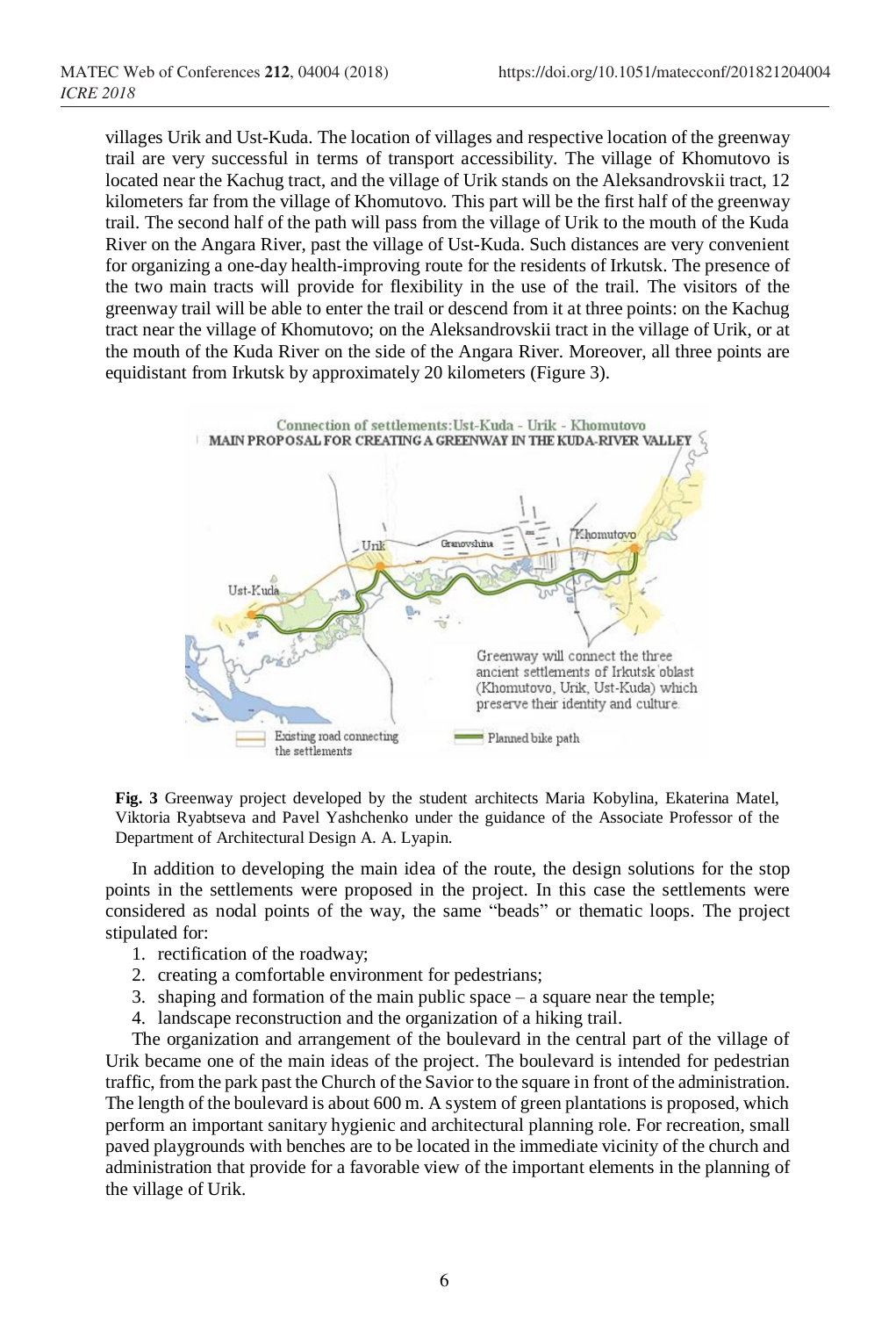In addition, it is proposed to create a small pine forest across the road for walking and resting both the local population and visiting guests. The park will partially continue the idea of the square - the tile gradually turns into a green massif and then into a pine forest.

Central parking for the administration of the village is proposed to be arranged behind the park. It will also provide parking for sixty parking spaces.

Near the church there is to be a round square and a multifunctional lawn for cultural recreation, folk festivities and other communicative purposes, which would fit into the unique landscape of the village without arguing with it. On the periphery of the square, groves are to be formed using both traditional tree species and ornamental abundantly flowering ones. Special attention was paid to the preservation of specific viewpoints looking at the church and the Kuda River. There is a descent into the valley of the river, which is proposed to be granted the status of the protected historical landscape. It also makes sense to recreate the fence of the church and restore the spruce grove on the north side, which will give solemnity by shading the dark silhouette of the greenery with the light silhouette of the church, and to organize parking for an average of 15 cars. Exit from the boulevard to the square and the pedestrian route to the educational institution is to be planted with greenery, and paving and landscaping are planned. It is proposed to organize a football field on the school grounds and increase the percentage of gardening.

The park zone is supposed to become the beginning of the "green path". The cycling and walking paths that pass here will periodically cross the river with wooden bridges. Near the bridges recreational areas for cyclists and barbecue areas are planned. It is proposed to arrange a low rarefied hedge along the road, and to arrange unregulated pedestrian crossings at the intersection with the tracks.

## **Conclusion**

Greenways are not chosen by chance, as the most suitable environmental form of recreation functioning, filled with informative saturation.

On historical and cultural significance, we are dealing with the territory that has a high cultural potential due to a large number of historical and architectural monuments.

Objects not only possessing the status of the monument, so called material evidence of the developed space, but also those elements that belong to so called category of the intangible heritage can be included in the exposure system: the semantic, symbolic, spiritual and associative components of the landscape.

Applying the existing base of integrated assessment methods, it is possible to increase its significance for exposure by adopting the identified factors as an additional resource of the territory.

The properties of the landscape, which can be considered in connection with the inclusion of our territory in the recreational network, are the following: adaptability, integrity, authenticity, imagery, landscape, multilayered, and universality.

Creation of the system of view exposure of the most valuable landscape and cultural elements, with a representative presentation of the deep historical content, saturating the marking space with specially produced design additions in the form of plaques, memorials, signs, symbols, and thematic imitations will increase the investment attractiveness of this proposal and, accordingly, the economic effect of the implementation.

We believe that such a practice of involving unique resource of the territory in its recreational development will not only yield economic benefits, but also promote and raise the level of national awareness, spiritual and moral self-discipline, and rightfully contribute to the use of the principle of HERITAGE that is the main result of the research.